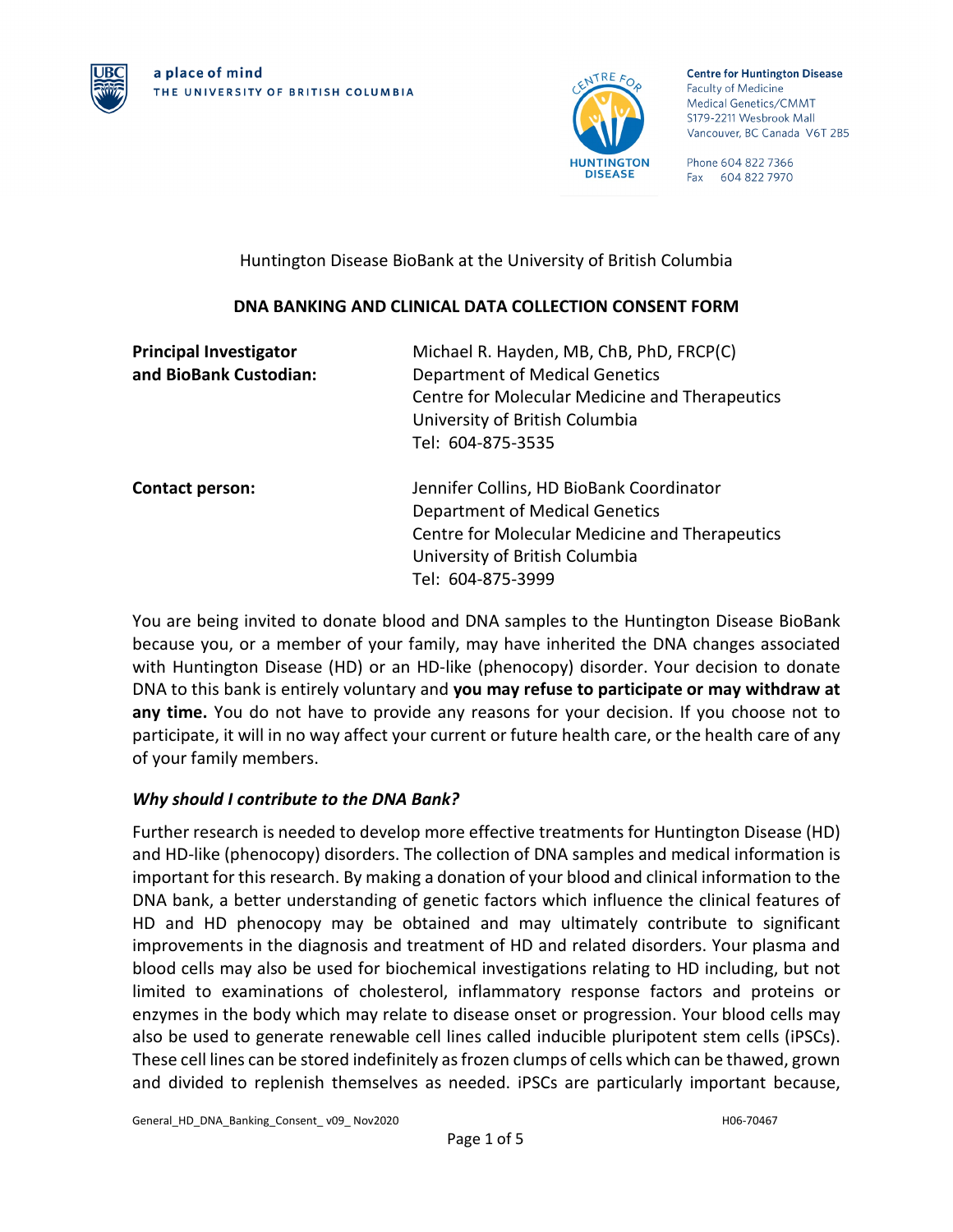

#### a place of mind THE UNIVERSITY OF BRITISH COLUMBIA

although they would be derived from your blood, they can be grown into other cell types in a petri dish, such as muscle or nerve cells (neurons), allowing researchers to examine the effects of HD in different tissue types and in response to different treatments.

## *What happens when I agree to donate my DNA to the Bank?*

Participation requires only the time it takes to read and sign this consent and approximately 15 minutes for the blood draw. If you choose to have your blood and DNA banked for HD research you will be asked to sign the last page of this form. Approximately 5 - 10 mL (1-2 teaspoons) of blood will be drawn from a vein in your arm. DNA (the genetic information contained in all the cells in your body) will be extracted from your blood and stored along with the remaining blood products (plasma and cells) at the HD BioBank located at the Centre for Molecular Medicine and Therapeutics (CMMT) at 950 West 28th Avenue in Vancouver for future HD research.

Your family and medical history will be recorded in a secure HD BioBank Database for the purposes of future HD research. This data may include your gender, date of birth, family history and, if applicable, age of onset of clinical symptoms as well as types of symptoms experienced and measures of disease progression. If you are a clinic patient at UBC, your clinical data and contact information may be updated periodically in the database to ensure analyses using the most accurate medical data. You may also be asked to donate additional small blood samples to the HD BioBank at future clinic visits if needed. You are under no obligation to do so and may decline at any time with no impact on your healthcare.

It is our hope that this BioBank of DNA, blood products and clinical data will serve as an essential resource for an ongoing program of HD research allowing us to explore new lines of investigation until a cure is found. With that in mind, all samples will be kept for an indefinite period of time, but used exclusively for this program of HD and HD phenocopy research. All HD related research proposals using banked samples will have to undergo ethical review by the Clinical Research Ethics Boards at the institutions conducting the research. Only studies receiving a certificate of ethical approval will be allowed to proceed.

### *Will my information be kept confidential?*

After collection process is complete, you will be assigned a unique study number. This number will not include any personal information that could identify you (e.g., it will not include your PHN, SIN, or your initials, etc.). Only numbers will be used on any research-related information during the course of this study, so that your identity will be kept confidential. Information that contains your identity will remain only with the Principal Investigator and coordinator. All samples will be coded with unique identifiers and all information related to your samples kept confidential. The list that matches your name to the unique study number that is used on your research-related information will not be released without your consent. Your rights to privacy are legally protected by federal and provincial laws that require safeguards to ensure that your privacy is respected. Paper records will be kept in locked office cabinets at the HD BioBank in the CMMT. All computer files with identifiable information will be kept encrypted and locked with restricted access passwords known solely by the Custodian and the coordinator.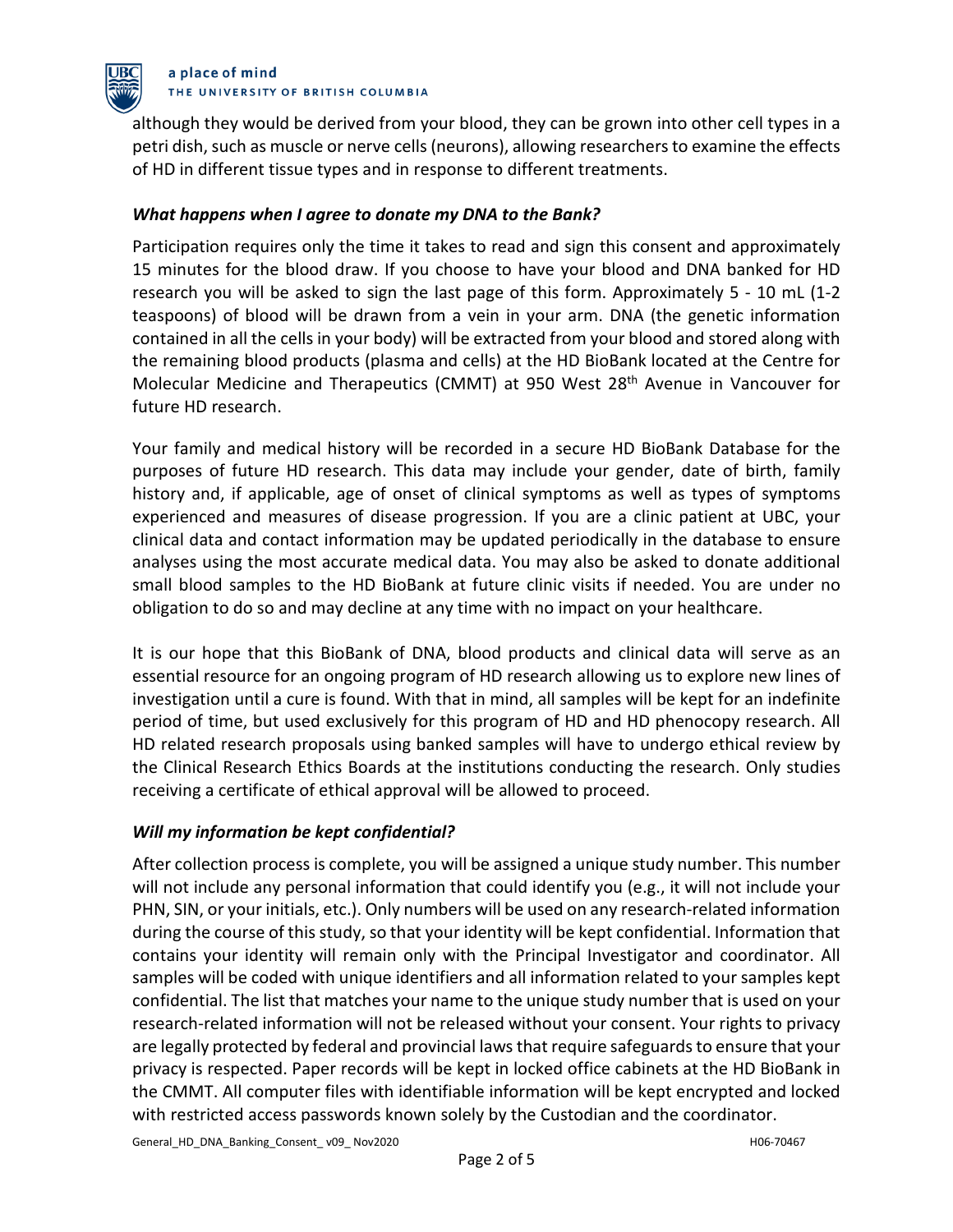

### *Who can use my information and DNA?*

In addition to UBC researchers at the CMMT, the coded DNA samples or blood products and clinical information may also be shared and analyzed by scientific collaborators, including industry collaborators, in other laboratories worldwide, solely for the purposes of HD and HD phenocopy research. Any outside analysis will be performed in a completely de-identified manner using numerical codes and will follow all protocols outlined in this banking program. Some of the information obtained from future research could eventually be used in scientific publications or presentations using numerical codes to protect the identity of the participants. Knowledge obtained or therapies developed from these research studies may eventually have commercial uses and may result in some financial gain for study investigators, UBC or an industry sponsor.

Research records and medical records identifying you may be inspected in the presence of the Custodian or his designate by representatives of Health Canada and the UBC Research Ethics Boards for the purpose of monitoring the research. However, no records that identify you by name or initials will be allowed to leave the custodian's offices. **Your confidentiality will always be respected and no information about you will be given to third parties, including family, insurance companies or employers, without your express written permission.**

### *What are the benefits and risks of participating?*

There are no known *direct* benefits to DNA Banking participants at this time. Participants donating samples will not receive any payment or remuneration for participating. Since all genetic studies performed on your DNA in future research projects will be experimental, individual results will not be communicated to you or your family. Because all researchers will be working with de-identified samples, all study results, (including HD status or unexpected findings involving other diseases), will never be returned to the participant. However, your participation will increase our chances for successful research outcomes and the knowledge obtained through HD research could be of benefit to you in the future and to future generations.

The blood draw may cause minor discomfort or bruising at the site where the needle was placed, minimal bleeding and rarely infection. In addition to the risks of these physical harms, there are also possible non-physical risks associated with taking part in this study. Simply because participation requires that HD testing reports and clinical data be duplicated and stored in the BioBank files and database, there may be a potential, though small, risk of loss of privacy. Disclosure of genetic or tissue marker research data could result in discrimination by employers or insurance providers toward you or your biological (blood) relatives. Every precaution will be taken to protect the confidentiality of both computer and paper records.

### *Question A: Is it acceptable to have an HD researcher contact me directly?*

HD and HD phenocopy research is ongoing, and there may arise instances in the future when members of Dr. Michael Hayden's HD research team may want to contact you directly to discuss the possibility of participation in HD-related studies not provided for through the DNA

General\_HD\_DNA\_Banking\_Consent\_ v09\_ Nov2020 H06-70467 H06-70467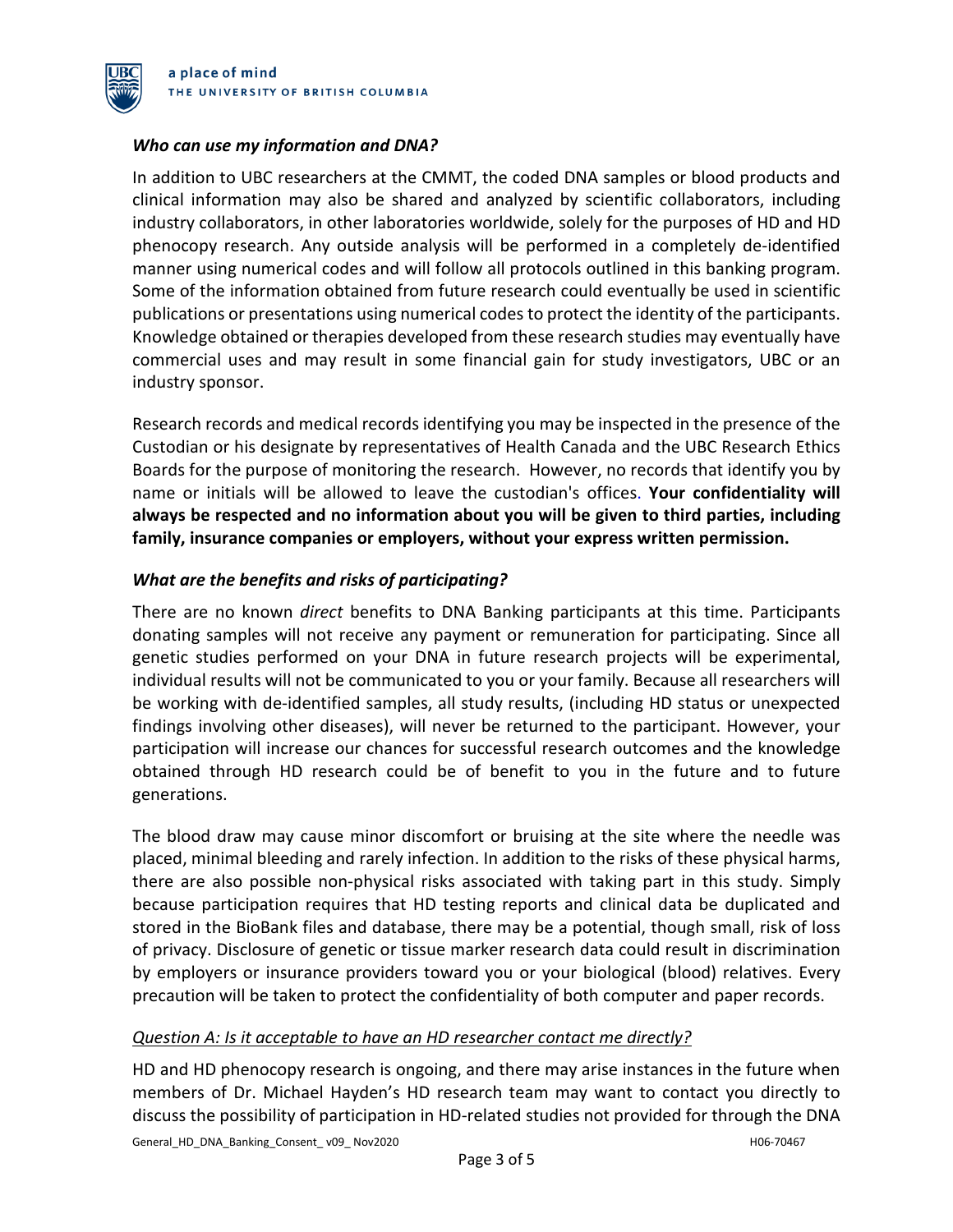

#### a place of mind THE UNIVERSITY OF BRITISH COLUMBIA

Bank and the clinical information originally gathered; (for example, you might be contacted to update family history information, collect other biological samples or complete a questionnaire about your experiences). **Please check "yes" to Question A if it is acceptable for UBC HD researchers to contact you directly in the future to discuss research possibilities.** You are under no obligation to participate in any future study. Ticking "yes" only indicates that you agree that someone from our HD research team may contact you.

# *Question B: Is it acceptable for my coded clinical data and DNA to be used for other ethically approved (non-HD) medical research?*

By signing this form, you are consenting to have your DNA sample and clinical information used strictly for HD research. However, **if you are also willing to have your coded DNA sample used in other future unspecified medical research projects conducted through UBC** (e.g. to be used as a "normal" control sample in studies of other genetic diseases), **please check the "yes" box in response to Question B.**

If you allow unspecified non-HD research using your data and sample, UBC researchers or collaborators at other institutions or companies would only receive coded samples and data tables after providing evidence of ethical approval from their respective Research Ethics Board. The DNA bank custodian and coordinator will continue to be the only individuals with access to all names and other identifying information. Consenting for unspecified research is optional and if you agree you will **not** be re-contacted in the future to obtain consent for each additional research project, **nor** will you receive the results of any future tests. It is very unlikely that the research testing on your DNA will uncover findings that may affect your current or future health.

### *What if I have concerns now or later?*

If you have any concerns or complaints about your rights as a research participant and/or your experiences while participating in this banking program, contact the Research Participant Complaint Line in the University of British Columbia Office of Research Ethics by e-mail at RSIL@ors.ubc.ca or by phone at 604-822-8598 (Toll Free: 1-877-822-8598). Please reference the study number (H06-70467) when contacting the Complaint Line so the staff can better assist you.

**You are free to withdraw your consent from the DNA bank, Question A and/or Question B at any time**. If you change your mind and no longer wish to participate in HD DNA Banking, simply contact the BioBank Coordinator at 604-875-3999. Any remaining DNA sample, plasma or cell lines will be removed from the bank and destroyed; as well, your clinical and contact information in the database will be deleted. However, it may not always be possible to remove or delete research data results if they are no longer linked to you or have already been published in scientific articles.

# **If you have any questions or desire further information about this banking program before or after your DNA donation, you can contact the HD BioBank Custodian or Coordinator at 604-875-3999.**